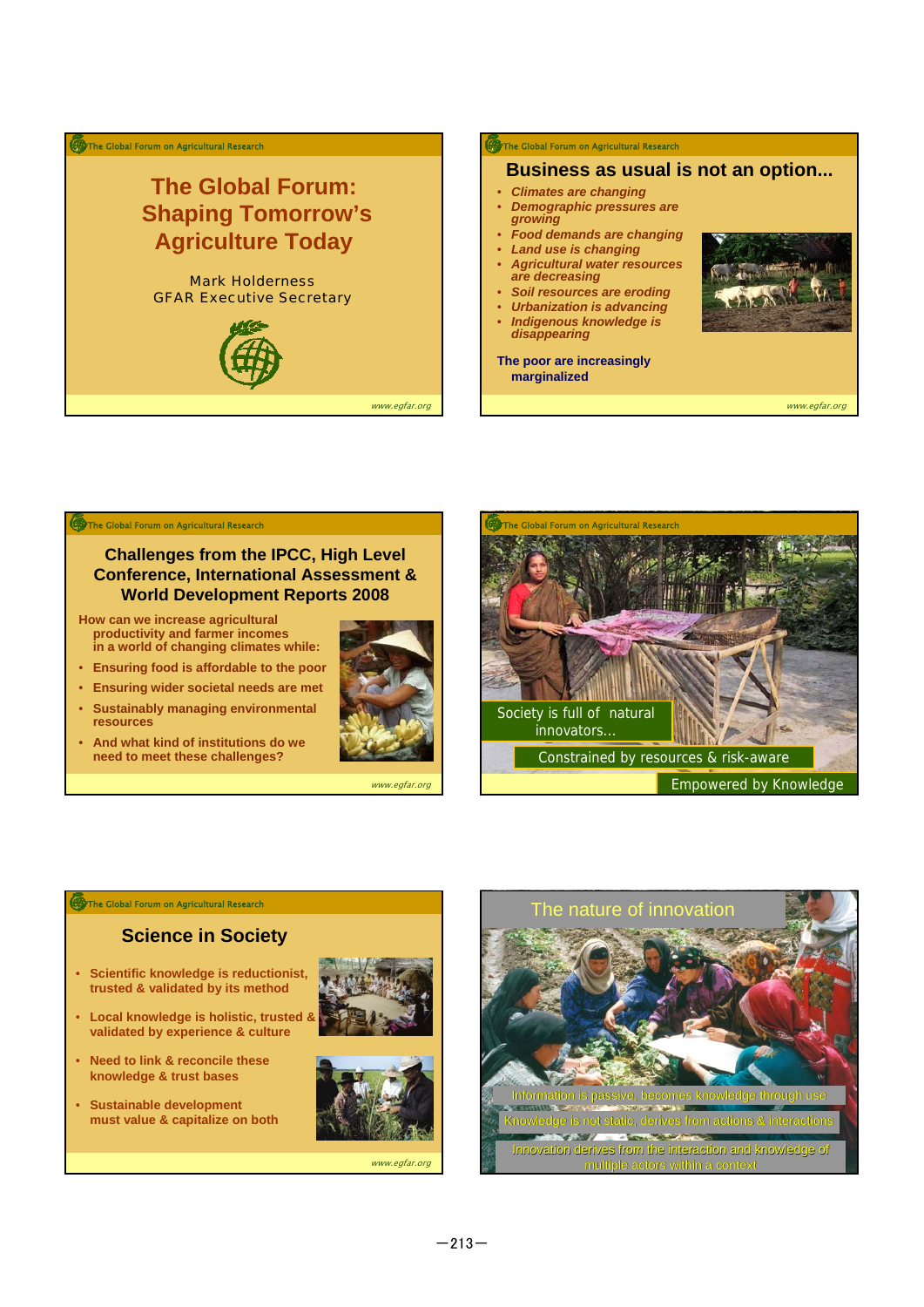







## The Global Forum on Agricultural Research

## **We Are You**

- ¾ **Farmers** *putting communities at the centre of research*
- ¾ **Civil Society** *a voice for the needs of the disadvantaged, bridging local and scientific innovation*
- ¾ **National Agricultural Research & Extension** *capable, relevant and valued systems meeting the needs of the poor*
- ¾ **Private Sector** *effective & responsible input delivery & output markets*
- ¾ **International Research Centers** *dynamically connected to their intended beneficiaries*
- ¾ **Fundamental Research Institutions** *basic research*  driven by real need
- ¾ **Donor organizations** *fulfilling development aims through explicitly demand-driven policies and processes*

www.egfar.org